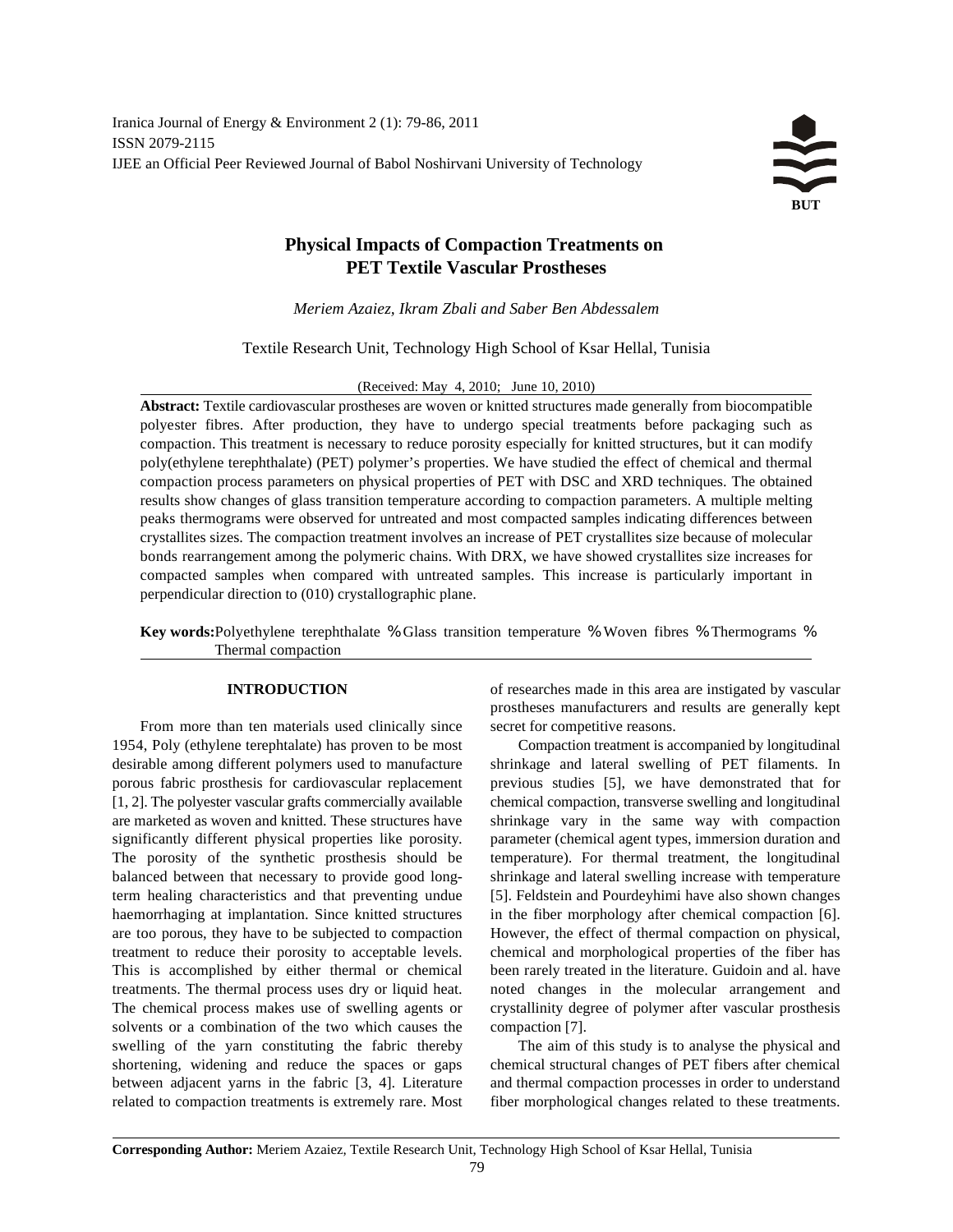using laboratory circular jersey knitting machine (gauge of 20°C/min.  $E = 24$ ). We used a biocompatible texturized multifilament PET yarns of a 110 dtex, composed of 34 filaments and After the first heating, we determine the melting having a circular section and a 19.25  $\mu$ m diameter. Samples behaviour but not the glass transition temperature T<sub>g</sub>. The were conditioned in the testing laboratory under standard atmospheric conditions of  $20 \pm 2^{\circ}$ C and  $65 \pm 2\%$  R.H. for The PET crystallites size evolutions were determined 24 hours according to NFG 07-003 standard. by X-rays diffraction using a PHILIPS PW 1050/37

For chemical compaction, we have used three diffractometer. swelling agents cited by the US patent 3,853,462 [8]. The knitted samples were immersed, under agitation, in the **RESULTS AND DISCUSSION** compacting solution. Table 1 provides a description of chemical compaction solutions used in this study. After **DSC Analysis** compaction, the treated samples were removed, rinsed in **Thermal Compaction:** We have used weft knitted samples tap water and dried at 100°C during 5 minutes [8]. treated at different temperatures and durations in order to

wet heat at an average temperature of 120°C -155°C [3, 7]. transition temperature. DSC results for all testing In this study, we used different temperature ranging conditions showed the existence of multiple peaks in the between 120 °C and 180 °C for different durations melting zone. For untreated sample, we have detected two (Table 2). Knitted samples were fixed, without tension, endothermic peaks with a shouldering on the left of the between the tenterhooks of a ROACHES fixing stenter. first peak (Figure 1). This shouldering is probably due to

on PET melting characteristics and glass transition for low temperatures. temperature, we have used a DSC 823e differential After thermal compaction treatment (Figure 2), we scanning calorimetry machine. Samples were cutted in have noted, for most treated samples, two endothermic small stumps weighting less than 10 mg and were packed peaks. These peaks appeared clearly when increasing in perforated aluminium pans to ensure good heat treatment duration. diffusion. For all tested samples, we have considered the A shifting to higher temperatures was observed for following sequence: the second peak. In fact, the thermal analysis of semi-

- 
- 
- **MATERIALS AND METHODS** C Second temperature increasing from 30<sup>o</sup>C to 300<sup>o</sup>C with a heating rate of 10°C/min ;
- We manufactured weft knitted jersey structures by  $C$  Reducing temperature until 30 $\degree$ C with a cooling rate

second heating is necessary to determine the  $T_{\epsilon}$ .

The thermal approach is based on the use of dry or analyse the corresponding melting peak and the glass In order to study the impact of compaction treatment the existence of a third endothermic peak which appears

C First temperature increasing from  $30^{\circ}$ C to  $300^{\circ}$ C with melting peaks or only one asymmetric peak with a heating rate of  $10^{\circ}$ C/min; shouldering. In literature, many research works have C Reducing temperature until 30°C with a cooling rate noted the presence of multiple peaks in polyester melting of 10°C/min; zone during DSC tests [9-11]. Sawatari and Matsuo [12] crystalline polymers, indicates, generally, a multiple

| Table 1: Chemical compaction solutions |        |        |        |      |                   |
|----------------------------------------|--------|--------|--------|------|-------------------|
| Compaction solutions                   |        |        |        |      |                   |
| Temperature $(25^{\circ}C)$            |        |        |        |      | Duration (30 min) |
| $80\%$ water $+20\%$ chloroform        |        |        |        |      |                   |
| $80\%$ water + 20 % methylene chloride |        |        |        |      |                   |
| $80\%$ water + 20 % Dichloroethane     |        |        |        |      |                   |
| 50 % water $+50$ % chloroform          |        |        |        |      |                   |
| 50 % water $+50$ % methylene chloride  |        |        |        |      |                   |
| 50 % water $+$ 50 % Dichloroethane     |        |        |        |      |                   |
| Table 2: Thermal compaction conditions |        |        |        |      |                   |
| Temperatures $(^{\circ}C)$             | 120    | 130    | 140    | 150  | 180               |
| Durations (min)                        | 10:120 | 10:120 | 10:120 | 1:20 | 0.5:2             |

80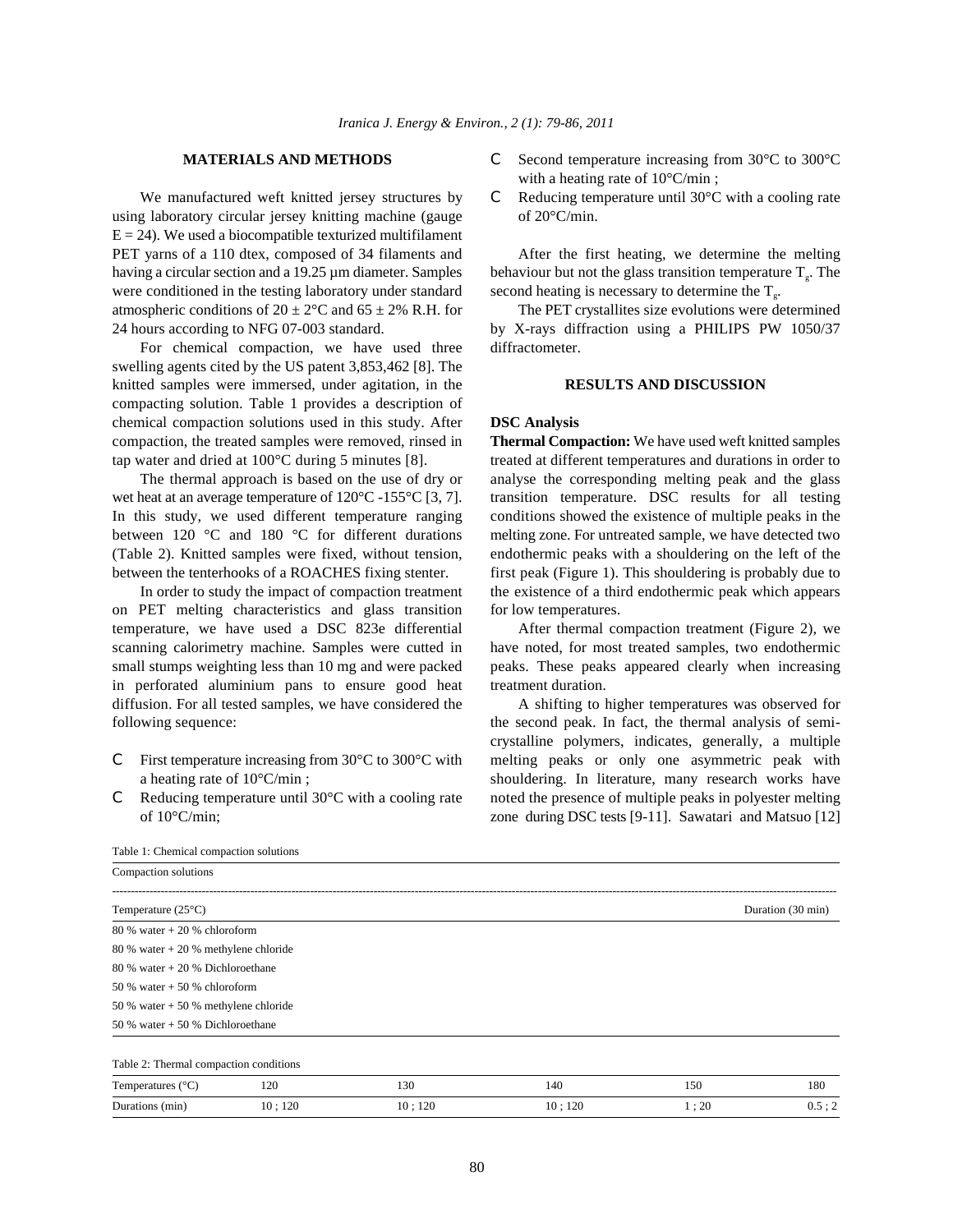*Iranica J. Energy & Environ., 2 (1): 79-86, 2011*



Fig. 1: Melting peak of untreated sample



Fig. 2: Melting peaks of thermal compacted samples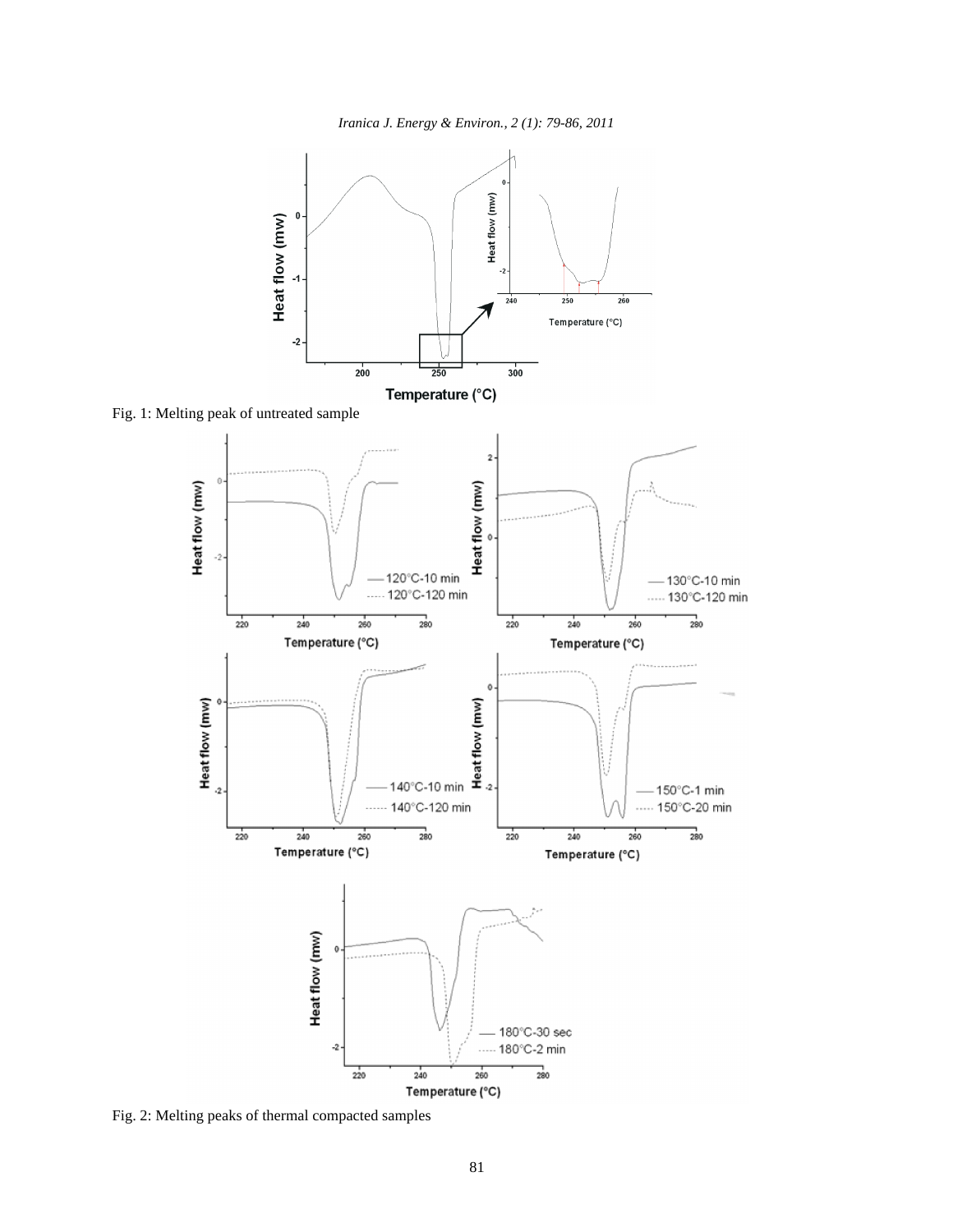| Iranica J. Energy & Environ., 2 (1): 79-86, 2011 |  |
|--------------------------------------------------|--|
|--------------------------------------------------|--|

| Treatment $(^{\circ}C)$      | Tuole of Mening temperatures in inermal treatment conditions<br>Peak 1 $T_m$ (°C) | Peak 2 $T_m$ (°C)        | Peak $3 T_m (°C)$        |
|------------------------------|-----------------------------------------------------------------------------------|--------------------------|--------------------------|
| Untreated                    | 249.5                                                                             | 252                      | 255.3                    |
| $120^{\circ}$ C -10 min      | 251.5                                                                             | 254.8                    | $\overline{\phantom{0}}$ |
| $120^{\circ}$ C -120 min min | 250.2                                                                             | 257.4                    |                          |
| $130^{\circ}$ C - 10 min     | 251.6                                                                             | 252.5                    |                          |
| $130^{\circ}$ C - 120 min    | 250.9                                                                             | 256.5                    | $\overline{\phantom{0}}$ |
| $140^{\circ}$ C - 10 min     | 250.2                                                                             | 252.1                    | 256.8                    |
| $140^{\circ}$ C - 120 min    | 250.7                                                                             | $\overline{\phantom{0}}$ | $\overline{\phantom{0}}$ |
| $150^{\circ}$ C - 1 min      | 250.9                                                                             | 255.6                    | $\overline{\phantom{0}}$ |
| $150^{\circ}$ C - 20 min     | 250.2                                                                             | 256.1                    | $\overline{\phantom{0}}$ |
| $180^{\circ}$ C - 0.5 min    | 251.2                                                                             | $\overline{\phantom{0}}$ | $\overline{\phantom{0}}$ |
| $180^{\circ}$ C -2 min       | 250.6                                                                             | 254.3                    | 256.1                    |

Table 3: Melting temperatures in thermal treatment conditions

|  | Table 4: Glass transition temperatures in thermal treatment conditions |  |  |
|--|------------------------------------------------------------------------|--|--|
|  |                                                                        |  |  |

| Treatment                 | Tg $(C)$ |
|---------------------------|----------|
| Untreated                 | 76.23    |
| $120^{\circ}$ C - 10 min  | 79.55    |
| $120^{\circ}$ C - 120 min | 79.87    |
| $130^{\circ}$ C - 10 min  | 79.21    |
| $130^{\circ}$ C - 120 min | 79.51    |
| $140^{\circ}$ C - 10 min  | 79.28    |
| $140^{\circ}$ C - 120 min | 79.53    |
| $150^{\circ}$ C - 1 min   | 80.62    |
| $150^{\circ}$ C - 20 min  | 81.17    |
| $180^{\circ}$ C - 0.5 min | 79.80    |
| $180^{\circ}$ C - 2 min   | 79.29    |
| 253 7                     |          |



**Temperature (°C)**

Fig. 3: Evolution of Peak 1  $T_m$  with thermal treatment temperature

have suggested that PET thermal treatment involves shows a shift of the melting peak temperatures  $T_m$  toward crystallites separation in two phases. They showed that higher temperatures. the area and the position of these multiple peaks are The treatment duration increase involves a light sensible to thermal treatment temperature and duration shifting of Peak 1 melting temperature toward lower and that peak profile modification may be due to temperatures (Figure 3), but induces an increase of Peak crystalline defaults and to difference in crystallites sizes. 2 melting temperature (Figure 4).

peaks to crystalline morphology distribution in term of thermal treated samples. It appears clearly that glass size and perfection [13]. transition temperature has increased for all thermal treated

treated samples. The comparison with untreated sample molecular chains.

Le Clerc has related the existence of multiple melting Table 4 presents the values of  $T_g$  for untreated and We have used the Origin 8 software for DSC samples when compared to virgin sample. This can be thermograms deconvolution and we have called Peak 1, explained by the fact that, for treated samples, the Peak 2 and Peak 3 the three melting peaks observed in molecules of the amorphous phase are better oriented DSC thermogram. Table 3 shows temperature along the fiber axis and consequently a higher energy corresponding to each melting peak for different thermally level is necessary to release cooperative movements of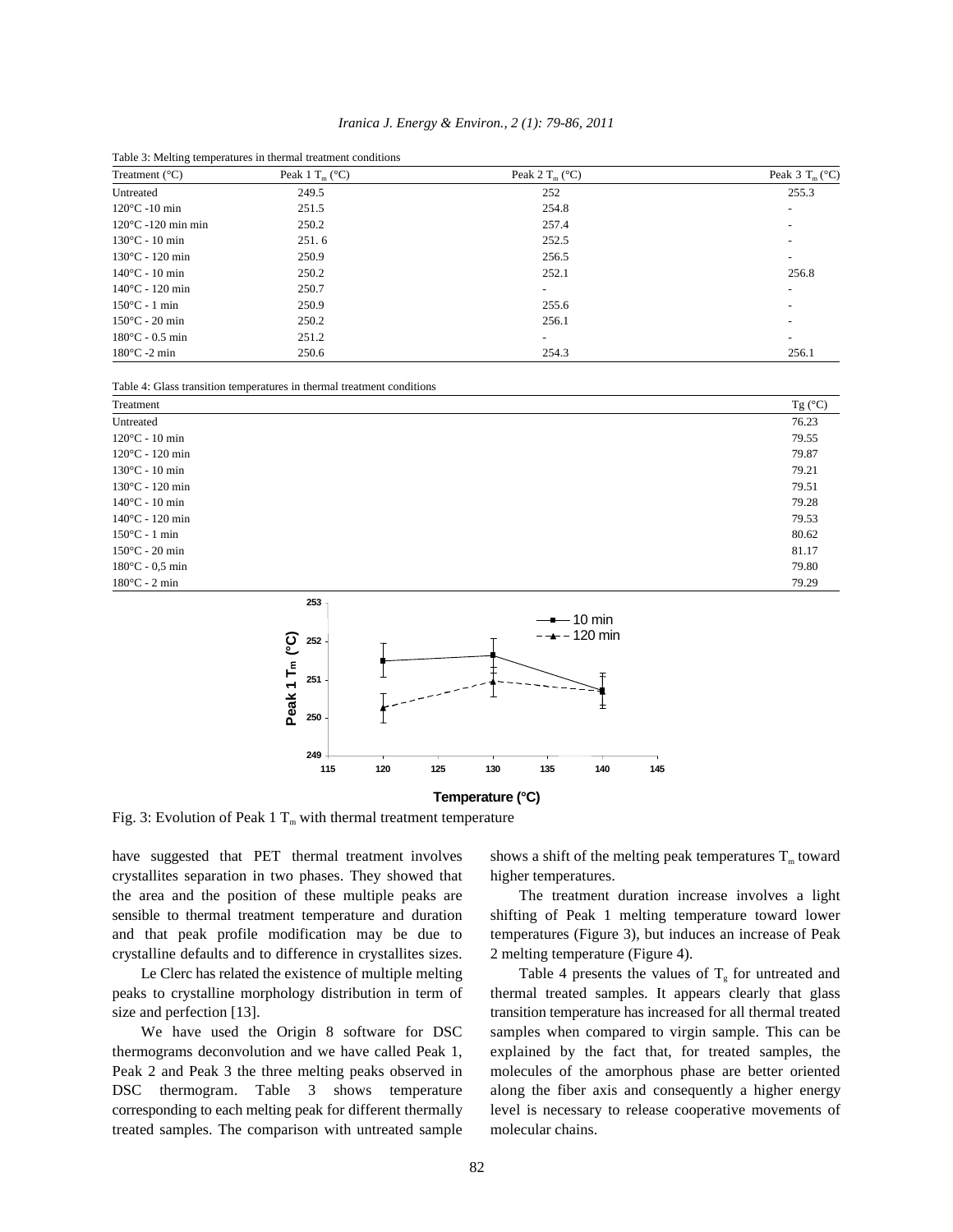| Iranica J. Energy & Environ., 2 (1): 79-86, 2011 |  |  |
|--------------------------------------------------|--|--|
|--------------------------------------------------|--|--|

| Treatment $(^{\circ}C)$ | Peak 1 $T_m$ (°C) | Peak 2 $T_m$ (°C)        | Peak $3 T_m$ (°C)        |
|-------------------------|-------------------|--------------------------|--------------------------|
| Untreated               | 249.5             | 252.7                    | 255.3                    |
| 20 % chloroform         | 250.4             | 252.9                    | $\sim$                   |
| 50 % chloroform         | 251.4             | 256.9                    | $\overline{\phantom{a}}$ |
| 20 % methylene chloride | 253.3             | $\overline{\phantom{a}}$ | $\overline{\phantom{a}}$ |
| 50 % methylene chloride | 253.3             | $\overline{\phantom{a}}$ | $\overline{\phantom{a}}$ |
| 20 % dichloroethane     | 252.3             | -                        | -                        |
| 50 % dichloroethane     | 250.8             | 252.7                    | $\overline{\phantom{0}}$ |

Table 5: Melting temperatures in chemical treatment conditions

- No Peak obtained

Table 6: Glass transition temperatures in chemical treatment conditions

| Treatment               | Tg $(C)$                 |
|-------------------------|--------------------------|
| untreated               | 76.23                    |
| 20 % chloroform         | 77.96                    |
| 50 % chloroform         | 79.8                     |
| 20 % methylene chloride | 79.82                    |
| 50 % methylene chloride | $\overline{\phantom{a}}$ |
| 20 % dichloroethane     | 79.22                    |
| 50 % dichloroethane     | 78.59                    |
| $260 -$                 |                          |



Fig. 4: Evolution of Peak 2  $T_m$  with thermal treatment temperature

treatment with swelling solvents, a modification of melting became more difficult to move since the  $T_g$  marks the peak profiles was obtained (Figure 5). With 20% onset of segmental mobility of the polymer. Indeed, the chloroform solution, only one melting peak with preferential interaction of these solvents with either shouldering was observed. This indicates the possible aromatic or aliphatic ester residue in PET, can allow a new existence of second melting peak. In fact, a second peak internal structural rearrangement of macromolecular appeared with the increase of chloroform proportion. The chains in amorphous zone [14]. same observations can be formulated for samples compacted with dichloroethane. With 20% of methylene **XRD Analysis:** The differences between melting peaks chloride solution, only one asymmetric melting peak was profiles and melting temperatures of untreated sample and observed. This asymmetry disappears with the increase of compacted samples allowed to suppose that the two dichloromethane proportion. compaction treatments have induced modifications in

melting temperatures of all chemical treated samples have hypothesis. increased when compared with untreated sample. This is probably due to a major change in polymer crystalline **Thermal Compaction:** The diffractogram of the untreated structure. This will be investigated by XRD analysis. Sample shows four peaks corresponding to the following

transition temperature. This can be explained by the fact also detected in treated samples diffractograms.

**Chemical Compaction Treatment:** After chemical that for chemical compacted samples, molecular chains

Table 5 shows obtained melting temperatures. The crystallites size. The X-ray diffraction would confirm this

Table 6 presents the values of glass transition reticular planes: (0§1), (010), (§10) and (100). These planes temperature for untreated and chemical treated samples. correspond respectively to the following 22 values: The chemical treatment involved an increase of glass 18.88°; 20.37°; 26.32°; 29.65° (Figure 6). These peaks were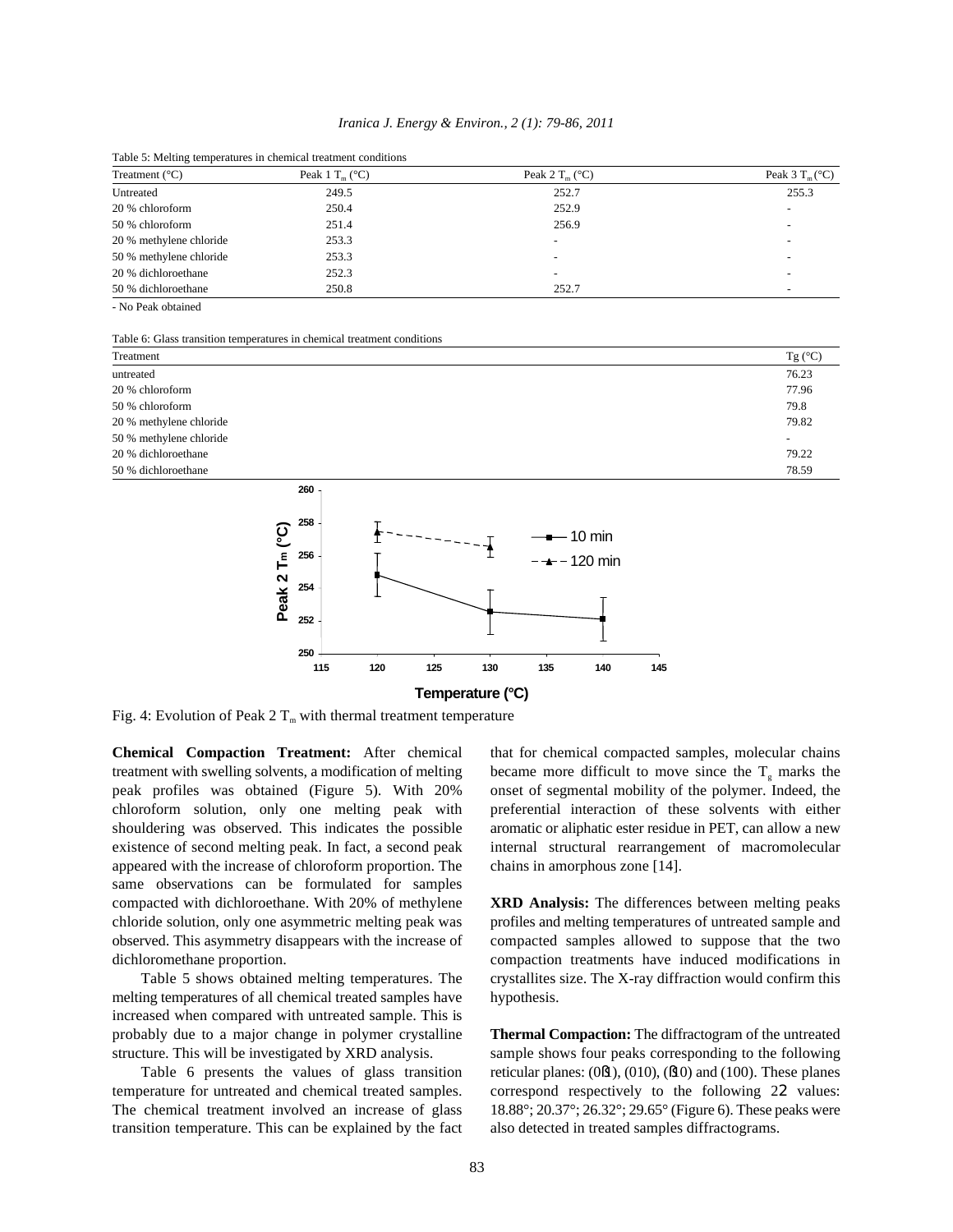*Iranica J. Energy & Environ., 2 (1): 79-86, 2011*



Fig. 5: Melting peaks of chemical compacted samples



A variation of crystallites size in all perpendicular other. directions to reticular planes was observed. We focused The crystallites size is lower in the (100) direction on (010) and (100) directions because they allow to because of the PET molecular interactions. According to calculate the crystallites size in the direction of *a* and *b* literature, dipole-dipole interactions of the adjacent ester cristallographics axes (Table 7). These directions groups along the fiber axis are more significant than correspond respectively to the interactions directions interactions of aromatic electrons B in *a* direction. Polymer between dipoles and B electrons [13, 15]. recrystallisation takes place in the direction of the

planes perpendicular, respectively, to (010) and (100). We system [17]. can observe an increase of a crystallites size for all thermal compacted samples comparatively to untreated sample. **Chemical Compaction:** Figure 8 shows an increase of This is probably due to the fact that thermal compaction, crystallites size for all chemical compacted samples in which happens quite over the glass transition perpendicular directions to (010) and (100) planes.

Fig. 6: Diffractgram of untreated sample treatment, over glass transition temperature, makes temperature, induces changes in the orientation of molecular chains and consequently changes in crystallites size. Indeed, the main effect of a heat treatment on polymers structure is the rearrangement of bonds among the polymeric chains due to increased thermal motion. Roldán and al. analyzed the effect of temperature on the polymers structure. They associated the increase of crystallites size to the rupture of molecular bonds and their rearrangement for morphology of minimum conformation energy [16]. For the untreated sample, the crystallites middle height width is higher than that of treated samples. This indicates the existence of imperfect crystals. Dieval and al. [17] explained that thermal molecular chain segments aligned and closer to each

Figure 7 represents the size of the crystallites in strongest interactions minimising then the energy of the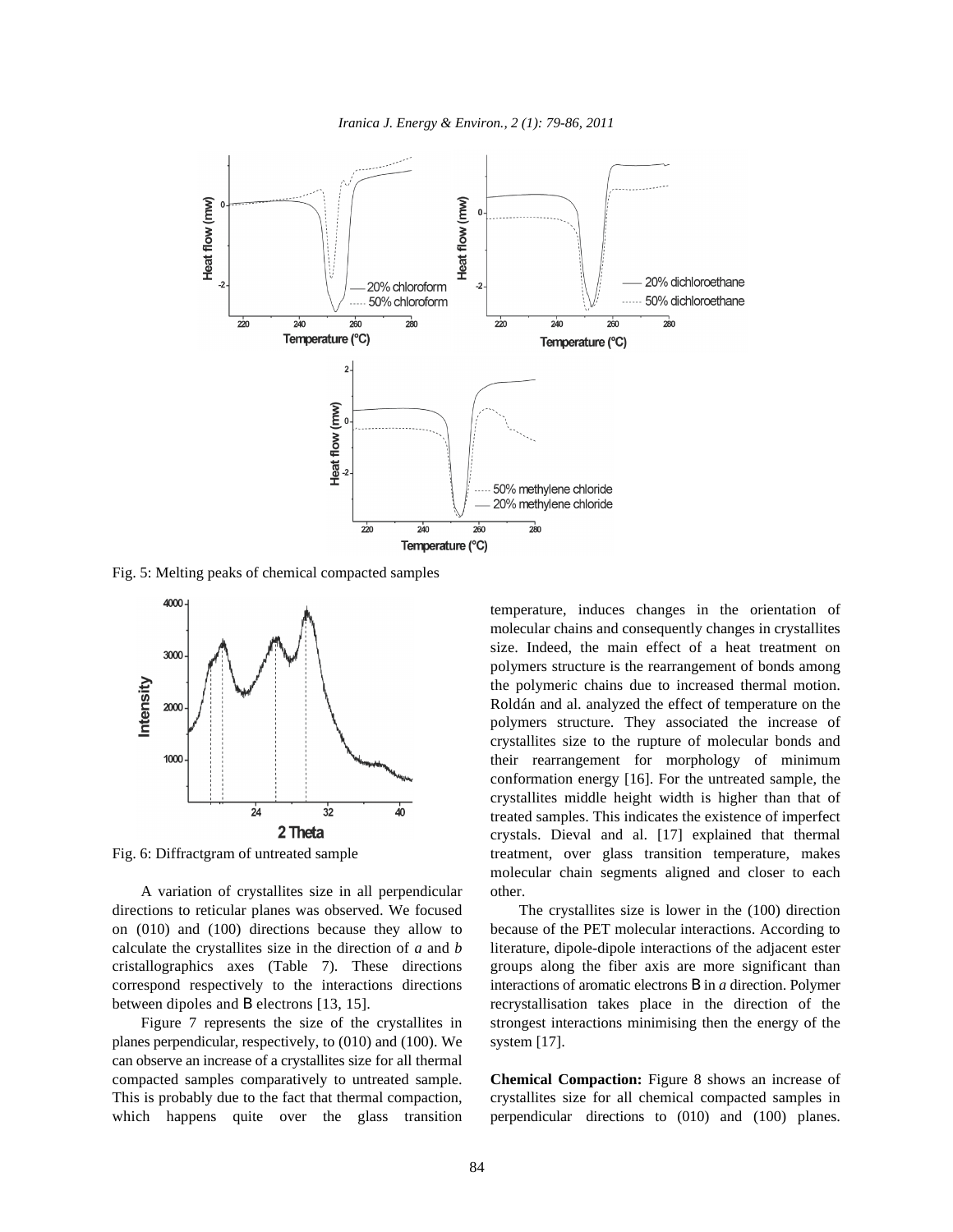|                   |                           |                | Crystallites size (Å) |           |
|-------------------|---------------------------|----------------|-----------------------|-----------|
|                   | Temperature $(^{\circ}C)$ | Duration (min) | $d_{010}$             | $d_{100}$ |
| Untreated sample  |                           |                | 32.95                 | 31.43     |
| Compacted samples | 120                       | 10             | 38.45                 | 35        |
|                   | 130                       |                |                       |           |
|                   | 140                       |                | 38.45                 | 35.77     |
|                   | 140                       |                | 41.43                 | 35.76     |
|                   | 120                       | 120            | 38.44                 | 34.99     |
|                   | 130                       |                |                       |           |
|                   | 140                       |                | 37.55                 | 35        |
|                   | 140                       |                | 42.5                  | 36.56     |
|                   | 150                       | 1              |                       |           |
|                   |                           | 20             | 39.38                 | 41.4      |
|                   |                           | 20             | 36.55                 | 36.55     |
|                   | 180                       | 0.5            | 42.5                  |           |
|                   | 40.38                     | $\mathfrak{2}$ | 37.39                 | 32.91     |

*Iranica J. Energy & Environ., 2 (1): 79-86, 2011*



Table 7: Crystallites size in thermal treatment conditions

Fig. 7: Crystallites size evolution in perpendicular directions to (010) and (100) planes with thermal treatment temperature



Fig. 8: Crystallites size evolution in perpendicular directions to (010) and (100) planes for different solvents proportions

fiber and solvents induces nucleation of crystallites annealing [18]. The crystallites size increase is more and consequently crystallites size increase. Statton significant in the perpendicular direction to (010) plane. and al. tried to characterize chain folding in PET It appears also that swelling agent proportions do not fiber. They noticed that for PET fiber treated in induce considerable modification of crystallites sizes. strong plasticizing solvents at room temperature The crystallites sizes were more affected by the nature of appears to be that nucleation of small crystals of swelling agent because the interactions between polymer short fold length is occurring, similar to and solvent.

We suggested that the interaction between PET crystallization during low-temperature (< 175°C)